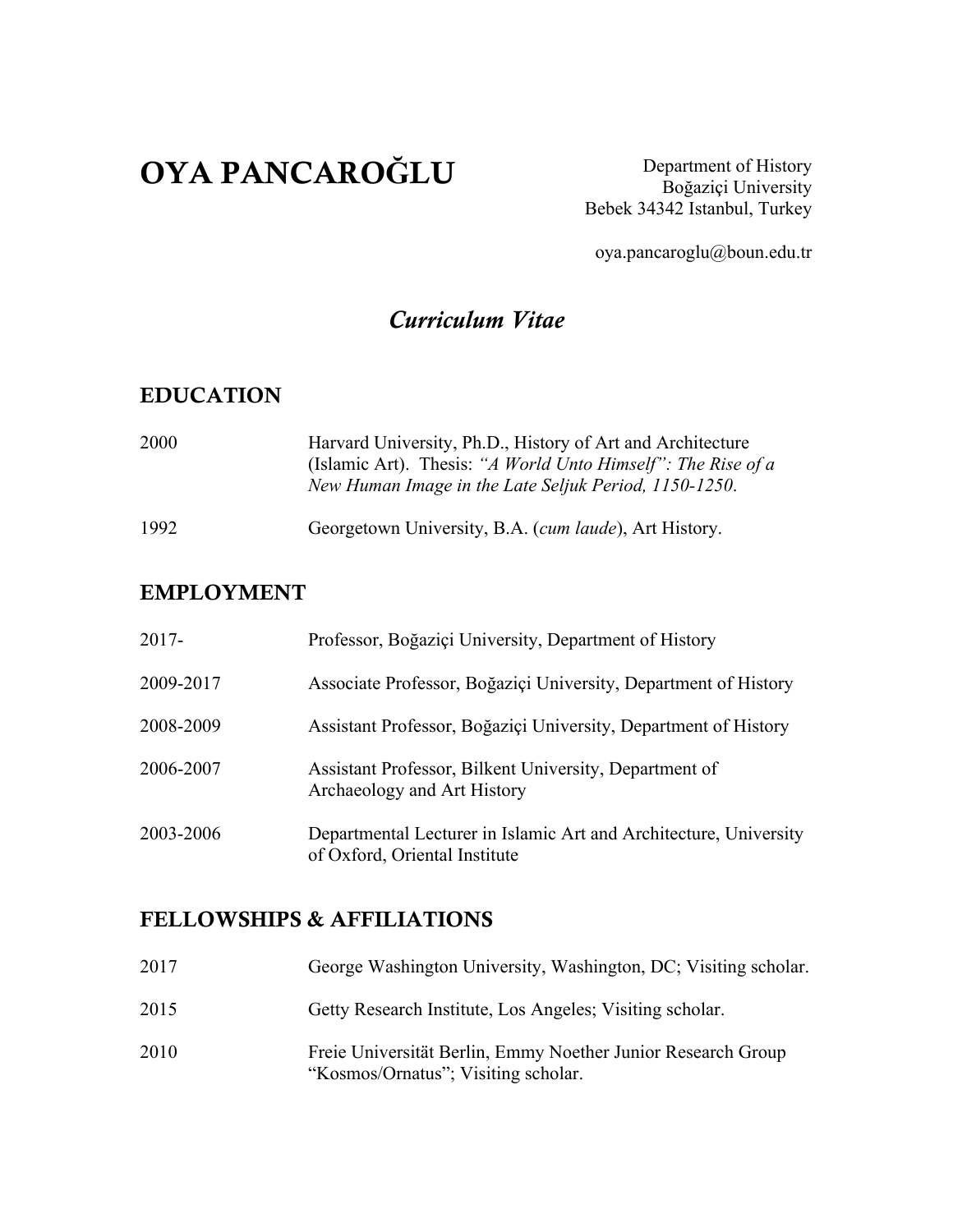| 2004-2006 | Wolfson College, Oxford; Research Fellow.                                                                            |
|-----------|----------------------------------------------------------------------------------------------------------------------|
| 2000-2003 | University of Oxford, Oriental Institute; Salahuddin Abduljawad<br>Postdoctoral Research Fellow in Islamic Art.      |
| 1997-1998 | Freer Gallery of Art and Arthur M. Sackler Gallery, Washington,<br>D.C.; Smithsonian Institution Predoctoral Fellow. |

## ACADEMIC AWARDS & RESEARCH GRANTS

| 2019      | British Institute for Archaeology in Ankara, Turkish and Black Sea<br>Scholars' Fund, research grant.                                                                                                  |
|-----------|--------------------------------------------------------------------------------------------------------------------------------------------------------------------------------------------------------|
| 2010      | World Prize for the Book of the Year of the Islamic Republic of<br>Iran (for <i>Perpetual Glory</i> )                                                                                                  |
| 2008-10   | Boğaziçi University, Scientific Research Project Grant                                                                                                                                                 |
| 2008      | American Philosophical Society, Franklin Research Grant                                                                                                                                                |
| 2000      | Foundation for Iranian Studies-Honorable Mention, Best<br>Dissertation of the Year competition.                                                                                                        |
| 1999      | Middle East Medievalists—Graduate Student Paper Prize,<br>Socializing Medicine: Illustrations of the Kitab al-diryaq ("Book"<br>of Antidotes").                                                        |
| 1997      | American Research Institute in Turkey—Kress Foundation Fund,<br>Research grant.                                                                                                                        |
| 1996-1997 | Mellon Fellowship for Summer Research (1996) and Dissertation<br>Research (1997)—Harvard University, Department of History of<br>Art and Architecture, Mellon Foundation Grants for Ph.D.<br>students. |
| 1994      | Turkish Studies Association—First Prize in the Sydney N. Fisher<br>Graduate Student Paper Prize, Architecture, Landscape, and<br>Patronage in Bursa: The Making of an Ottoman Capital City.            |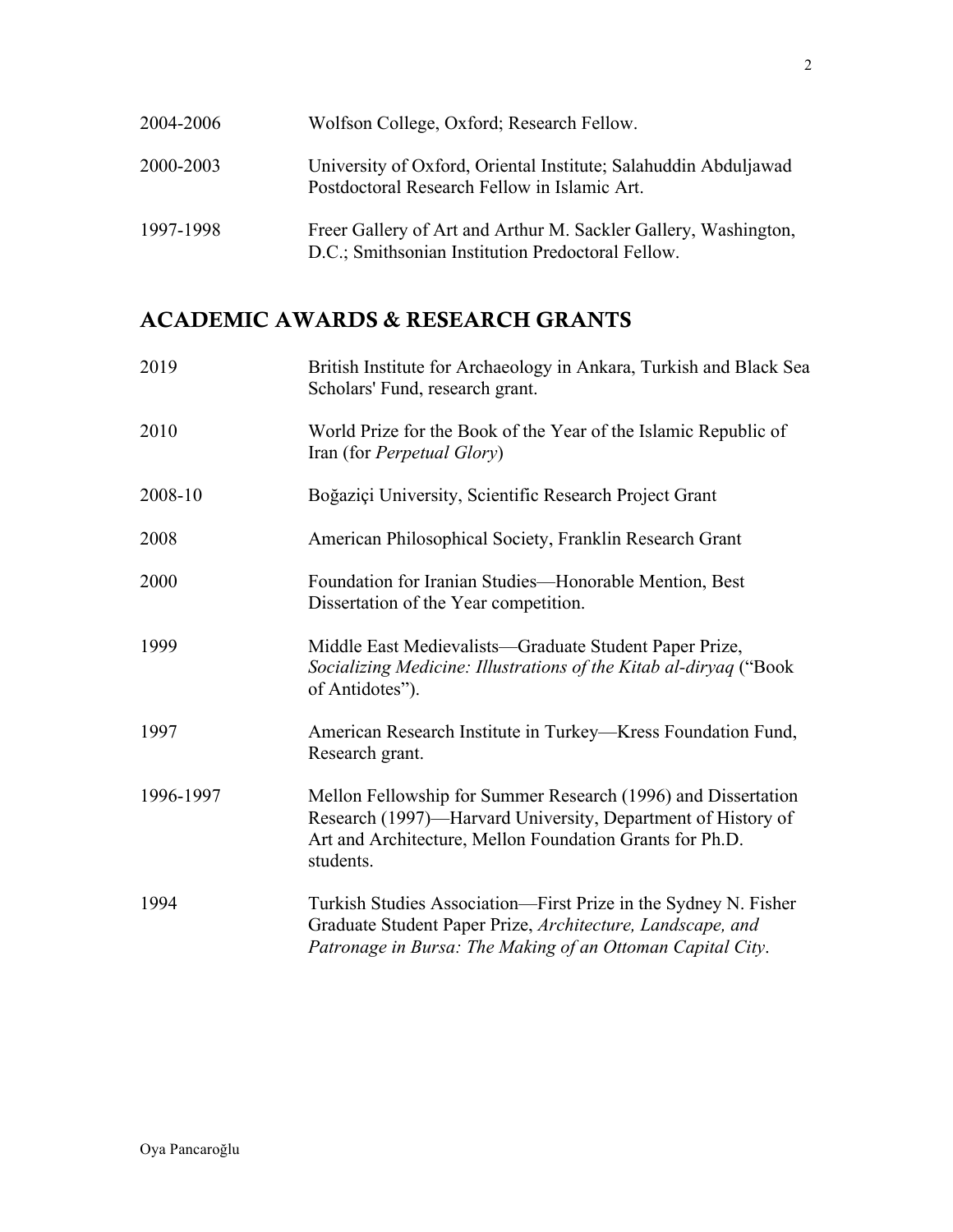#### PUBLICATIONS

#### Books

| 2007 | Perpetual Glory: Medieval Islamic Ceramics from the Harvey B.<br><i>Plotnick Collection</i> [exh. cat. Art Institute of Chicago, March-<br>August 2007]. New Haven and London: Art Institute of Chicago<br>and Yale University Press.                                                                    |
|------|----------------------------------------------------------------------------------------------------------------------------------------------------------------------------------------------------------------------------------------------------------------------------------------------------------|
| 2014 | Great Mosque and Hospital of Divriği. Ankara: Ministry of<br>Culture and Tourism Publications. [Note: This is a re-publication<br>of my 2009 article titled "The Mosque-Hospital Complex in<br>Divriği: A History of Relations and Transitions," with minor<br>emendations and additional illustrations. |

## Journal Articles & Book Chapters

| forthcoming | "Isma'il Agha, Beyşehir and Architectural Patronage in Fourteenth-<br>Century Anatolia," in Cultural Encounters in Anatolia in the<br>Middle Ages II: The Ilkhanids in Anatolia (Ankara: VEKAM)                                                                            |
|-------------|----------------------------------------------------------------------------------------------------------------------------------------------------------------------------------------------------------------------------------------------------------------------------|
| 2019        | "Conditions of Love and Conventions of Representation in the<br>Illustrated Manuscript of Varga and Gulshah," In: The Image<br>Debate: Figural Representation in Islam and Across the World, ed.<br>Christiane Gruber (London: Gingko, 2019).                              |
| 2019        | "Bursa Yeşil Cami İnşa Kitabesinde Hiyerarşik İmgeleme" [The<br>Hierarchy of Imagery in the Foundation Inscription of the Yeşil<br>Cami, Bursa] In: Tematik Arkeoloji Serisi 3: Arkeoloji ve<br>Göstergebilim, eds. Yaşar Ersoy et al. (Istanbul: Ege Yayınları,<br>2019). |
| 2019        | "Visible / Invisible: Sanctity, History and Topography in Tarsus."<br>In: Eastern Mediterranean Port Cities: A Study of Mersin, Turkey--<br>From Antiquity to Modernity, eds., Filiz Yenişehirlioğlu et al.<br>(Cham: Springer, 2019). [Updated reprint of 2013 article]   |
| 2018        | "Persianate and Anatolian: Tile Decoration and Its Architectural<br>Context in Medieval Anatolia." In: The Arts of Iran in Istanbul and<br>Anatolia: Seven Essays, edited by Olga M. Davidson and Marianna<br>Shreve Simpson (Boston: ILEX, 2018).                         |
| 2017        | [with Aslı Özyar, Elif Ünlü and Agnès Vokaer] "Recent Fieldwork<br>at Tarsus-Gözlükule: The Medieval Levels," The Archaeology of                                                                                                                                           |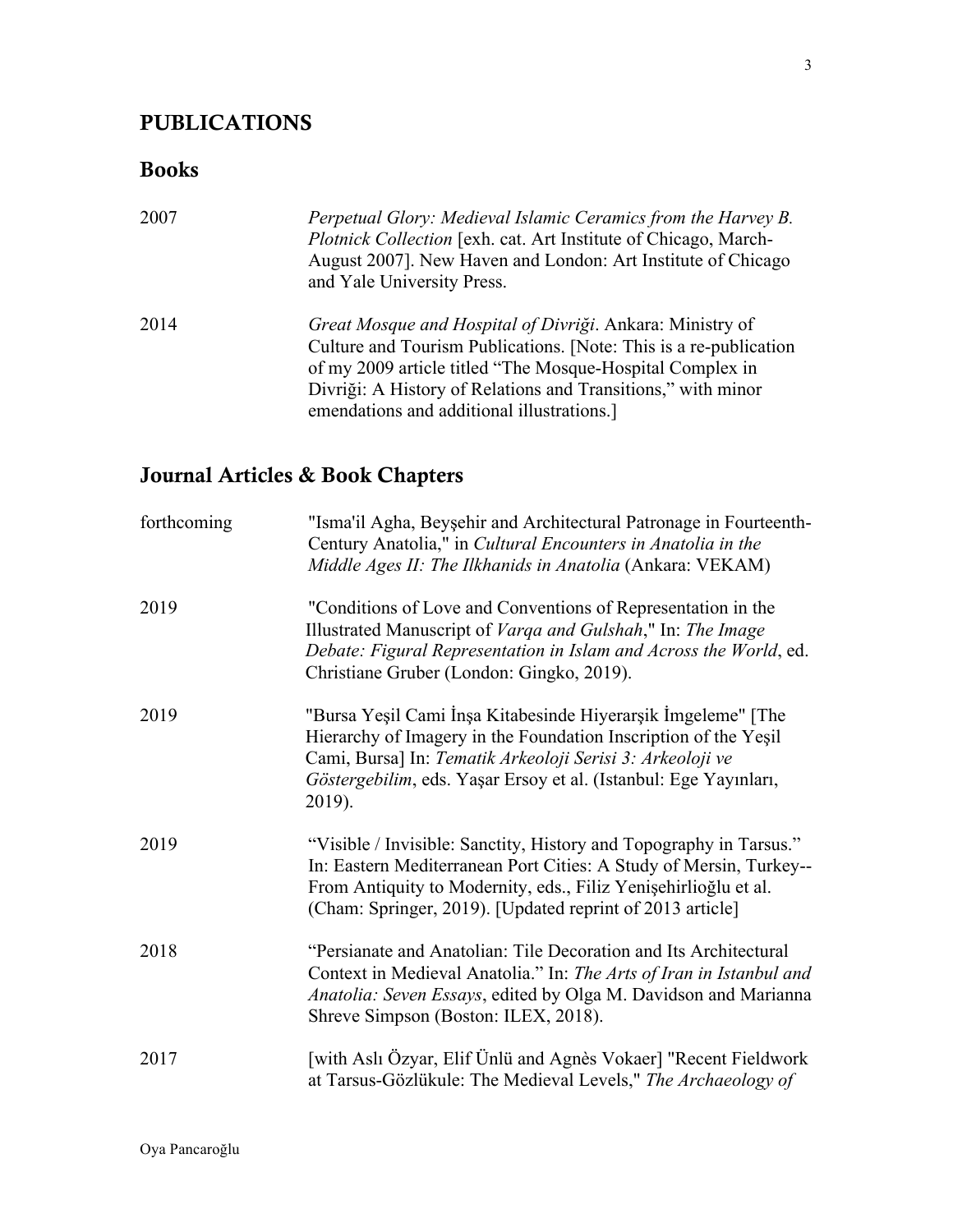|      | Anatolia: Recent Discoveries, volume 2, eds., S. Steadman and G.<br>McMahon (Newcastle: Cambridge Scholars Publishing, 2017).                                                                                                                                       |
|------|---------------------------------------------------------------------------------------------------------------------------------------------------------------------------------------------------------------------------------------------------------------------|
| 2017 | "Figural Ornament in Medieval Islamic Art," in A Companion to<br>Islamic Art and Architecture, eds. G. Necipoğlu and F.B. Flood<br>(Chichester: Wiley-Blackwell, 2017).                                                                                             |
| 2016 | "Ornament, Form, and Vision in Ceramics from Medieval Iran:<br>Reflections of the Human Image, in Histories of Ornament: From<br>Global to Local, eds. G. Necipoğlu and A. Payne (Princeton<br>University Press), pp. 192-203.                                      |
| 2013 | "Visible / Invisible: Sanctity, History and Topography in Tarsus."<br>In: Akdeniz Kentler: Gelecek İçin Geçmişin Birikimi [4. Tarih<br><i>Içinde Mersin Kolokyumu</i> ], ed. T.S. Ünlü et al. (Mersin: Mersin<br>Universitesi), pp. 109-121.                        |
| 2013 | "Devotion, Hospitality and Architecture in Medieval Anatolia,"<br>Studia Islamica 108/1, pp. 48-81.                                                                                                                                                                 |
| 2013 | "Feasts of Nishapur: Cultural Resonances of Tenth-Century<br>Ceramic Production in Khurasan." In: In Harmony: The Norma<br>Jean Calderwood Collection of Islamic Art, ed. M. McWilliams<br>(Cambridge, Mass.: Harvard Art Museums).                                 |
| 2013 | "The House of Mengujek: Constructions of Dynastic Identity in<br>the Late Twelfth Century," in The Seljuks of Anatolia: Court and<br>Society in the Medieval Middle East, eds. A.C.S. Peacock and<br>S. N. Yıldız (London: IB Tauris).                              |
| 2012 | "Potter's Trail: An Abu Zayd Ewer in the Saint Louis Art<br>Museum." In: Metalwork and Material Culture in the Islamic<br>World: Art, Craft and Text. Essays Presented to James W. Allan,<br>eds. V. Porter and M. Rosser-Owen, pp. 397-406 (London: IB<br>Tauris). |
| 2011 | "A Fin-de-Siècle Reconnaissance of Seljuk Anatolia: Friedrich<br>Sarre and His Reise in Kleinasien." In: Scramble for the Past: The<br>Rise of Archaeology in Ottoman Lands, eds. Z. Çelik et al.<br>(Istanbul: Garanti Kültür Yayınları).                          |
| 2009 | "The Mosque-Hospital Complex in Divriği: A History of Relations<br>and Transitions." Anadolu ve Çevresinde Ortaçağ 3, pp. 169-98.                                                                                                                                   |
| 2007 | "Formalism and the Academic Foundation of Turkish Art in the<br>Early Twentieth Century," Muqarnas 24, pp. 67-78.                                                                                                                                                   |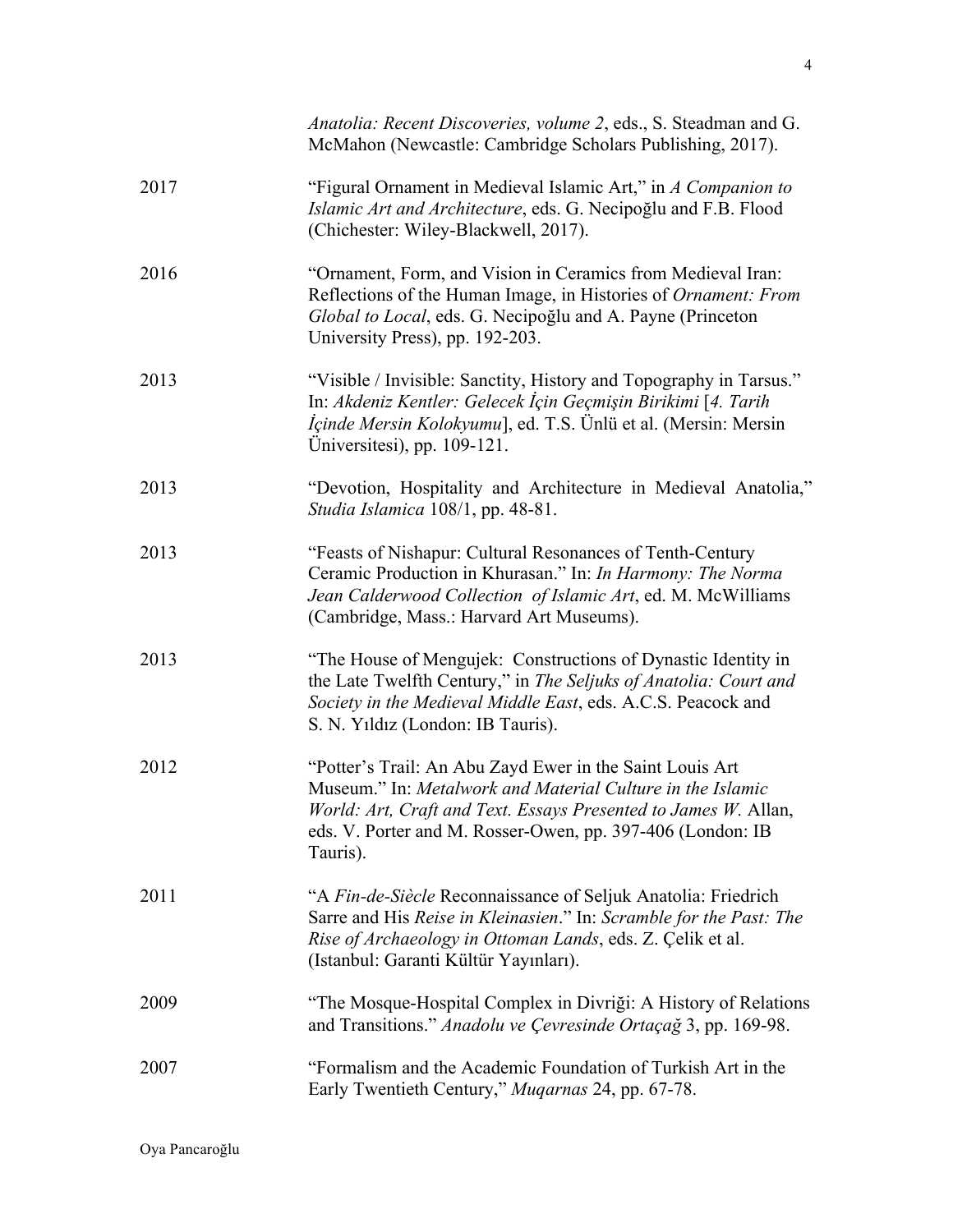| 2006 | "Resim ve Tasvirli El Yazmaları" [Painting and Illustrated]<br>Manuscripts] in Türkiye Selçukluları ve Beylikler Dönemi<br>Uygarlığı, vol. 2, eds. A. U. Peker and K. Bilici (Ankara: Turkish<br>Ministry of Culture and Tourism), pp. 575-85.                                |
|------|-------------------------------------------------------------------------------------------------------------------------------------------------------------------------------------------------------------------------------------------------------------------------------|
| 2005 | "Caves, Borderlands and Configurations of Sacred Topography in<br>Medieval Anatolia," Mésogeios 25-26, pp. 249-81.                                                                                                                                                            |
| 2005 | "The Emergence of Turkic Dynastic Presence in the Islamic<br>World: Cultural Experiences and Artistic Horizons, 950-1250"<br>[and 41 catalogue entries] in Turks: A Journey of a Thousand<br>Years, 600-1600 (exh. cat.), ed. D. Roxburgh (London: Royal<br>Academy of Arts). |
| 2004 | "The Itinerant Dragon Slayer: Forging Paths of Image and Identity<br>in Medieval Anatolia," Gesta 43/2, pp. 151-64.                                                                                                                                                           |
| 2003 | "Signs in the Horizons: Concepts of Image and Boundary in a<br>Medieval Persian Cosmography." Res: Anthropology and<br><i>Aesthetics</i> 43, pp. 31-41.                                                                                                                       |
| 2002 | "Serving Wisdom: The Contents of Samanid Epigraphic Pottery,"<br>in Studies in Islamic and Later Indian Art from the Arthur M.<br>Sackler Museum, Harvard University Art Museums (Cambridge:<br>Harvard University Art Museums), pp. 59-75.                                   |
| 2001 | "Socializing Medicine: Illustrations of the Kitab al-diryaq."<br><i>Mugarnas</i> 18, pp. 155-72.                                                                                                                                                                              |
| 1995 | "Architecture, Landscape, and Patronage in Bursa: The Making of<br>an Ottoman Capital City." Turkish Studies Association Bulletin<br>$20/1$ , pp. 40-55.                                                                                                                      |

## Encyclopaedia Articles

| 2011-13 | "Akşehir"; "Aksaray"; "Beyşehir" in <i>Encyclopaedia of Islam</i> , 3 <sup>rd</sup><br>edition. |
|---------|-------------------------------------------------------------------------------------------------|
| 2006    | "Sculpture," Medieval Islamic Civilization: An Encyclopedia (New<br>York: Routledge, 2006).     |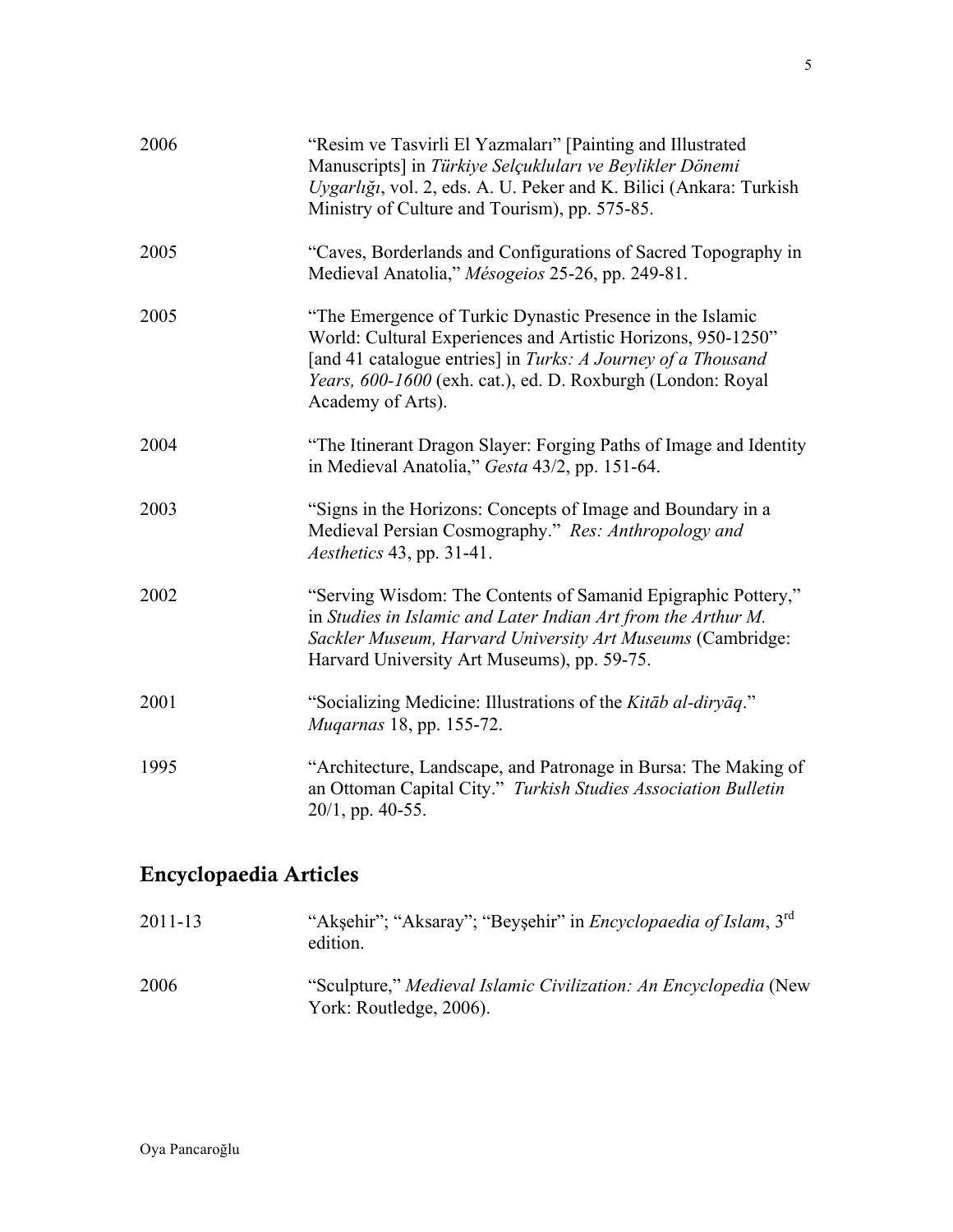## Book Reviews

| 2016 | Rocco Rante, Rayy from Its Origins to the Mongol Invasions: An<br>Archaeological and Historiographical Study (Leiden and Boston:<br>Brill, 2015) in International Journal of Islamic Architecture 5/2,<br>pp. 405-7. |
|------|----------------------------------------------------------------------------------------------------------------------------------------------------------------------------------------------------------------------|
| 2014 | Christian Lange and Songül Mecit (eds.), The Seljuqs: Politics,<br>Society and Culture (Edinburgh: Edinburgh University Press,<br>2011) in <i>Der Islam</i> 91/1, pp. 211-15.                                        |
| 2013 | Bernard O'Kane, The Appearance of Persian on Islamic Art (New<br>York: Persian Heritage Foundation, 2009) in <i>Journal of the</i><br>American Oriental Society 133/3, pp. 591-92.                                   |
| 2010 | Cynthia Robinson, Medieval Andalusian Courtly Culture in the<br>Mediterranean: Hadīth Bayād wa Riyād (London and New York,<br>NY: Routledge, 2007) in <i>Medieval Encounters</i> 16, pp. 205-7.                      |
| 2000 | Mehdi Khansari et al., The Persian Garden (Washington, D.C.,<br>Mage Publishers: 1998) in <i>Journal of Iranian Studies</i> 32/4, pp.<br>$625 - 26$ .                                                                |
| 1999 | Sheila Blair and Jonathan Bloom, Islamic Arts (London, Phaidon<br>Press: 1997) in Journal of Iranian Studies 32/3, pp. 455-57.                                                                                       |

#### PRESENTATIONS

## Conference, Symposium & Workshop Papers

| 2019 | "Looking for Urban Agency in a City of Memorials: 14th-Century<br>Ahlat," in the workshop "Urban Agencies: Personal and Collective<br>Agency in Anatolian and Caucasian Cities (13th - 14th<br>Centuries)"— University of Vienna and Austrian Academy of<br>Sciences, 7-8 June 2019. |
|------|--------------------------------------------------------------------------------------------------------------------------------------------------------------------------------------------------------------------------------------------------------------------------------------|
| 2018 | "Degrees of Visual Narrativity in the Illustrations of <i>Varga and</i><br>Gulshah," in the $8th$ Biennial Convention of the Association for the<br>Study of Persianate Societies—Tbilisi, 16 March 2018.                                                                            |
| 2017 | "Stone and Muqarnas: Piecing Together the Evidence from Islamic<br>and Armenian Architecture," in the conference "Ani at the<br>Crossroads"--Ivane Javakhishvili Tbilisi State University, 17-18                                                                                     |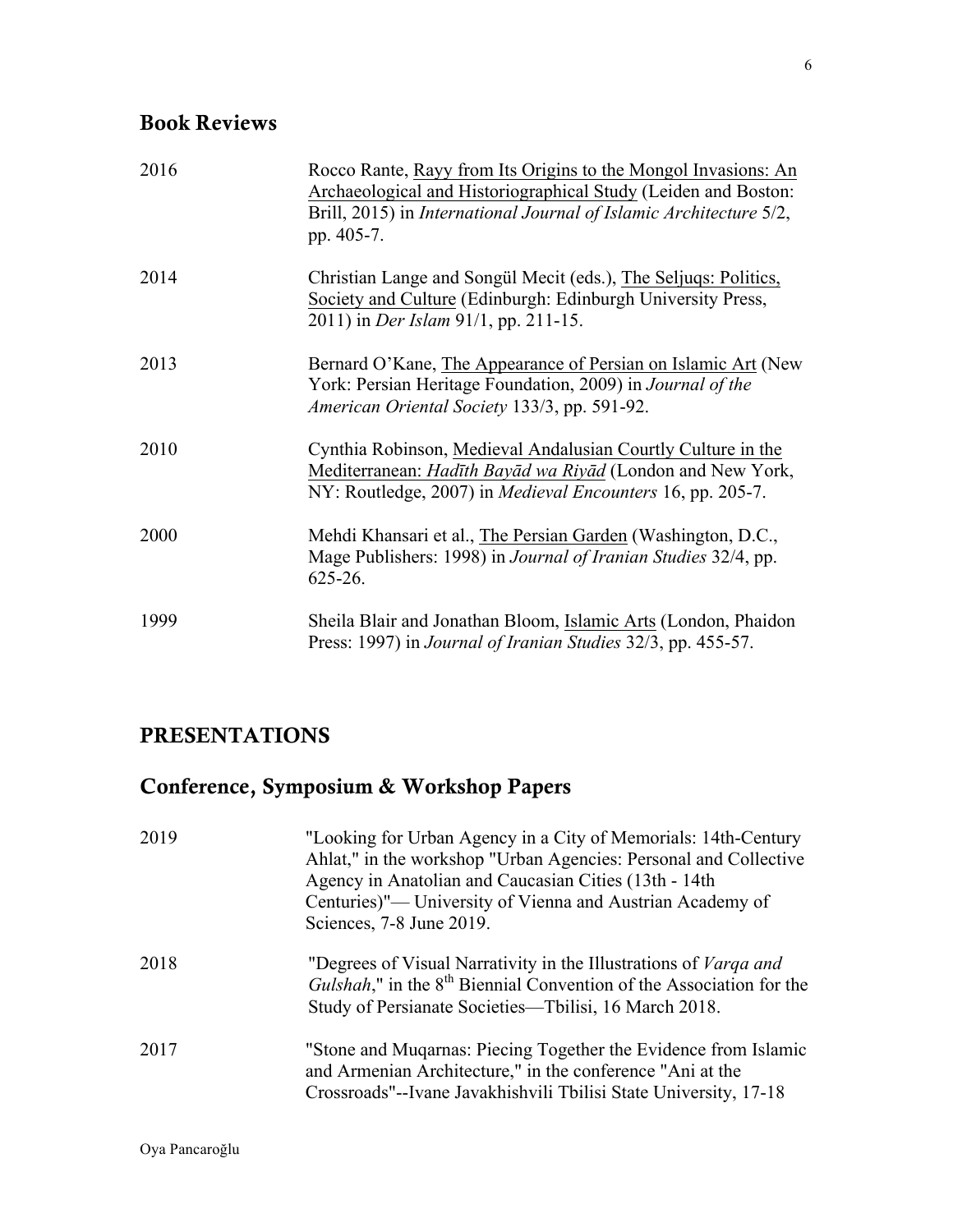November 2017.

| 2017 | "The City of the Jinn, Nest of the Simurgh and a Gate in the Sky:<br>Mount Qaf in Ms. persan 174," in the workshop "Occult science<br>and intercultural interchange in a royal Seljuk manuscript – MS<br>Paris Persan 174"—University of St Andrews, 8 July 2017.                         |
|------|-------------------------------------------------------------------------------------------------------------------------------------------------------------------------------------------------------------------------------------------------------------------------------------------|
| 2016 | "Magams and Tombs of Holy Personages in Tarsus," in ANAMED<br>Annual Conference "Sacred Spaces + Urban Networks"-<br>ANAMED, Koç University, Istanbul, 9 December 2016.                                                                                                                   |
| 2016 | "Anatolian By Way of Tabriz? Narrowing Down the Horizons of<br>the Yesil Complex in Bursa," in the workshop "Islamic Art's<br>Genius Loci: Historical Explorations in Topological Aesthetics"-<br>University of Vienna, 25-26 November 2016.                                              |
| 2015 | "Persianate Tilework in Fifteenth-Century Bursa," in the $7th$<br>Biennial Convention of the Association for the Study of Persianate<br>Societies—Istanbul, 11 September 2015.                                                                                                            |
| 2015 | "Bursa Yeşil Cami İnşa Kitabesinde Hiyerarşik İmgeleme," in the<br>symposium "Arkeoloji ve Göstergebilim"—İzmir Yüksek<br>Teknoloji Enstitüsü, Urla, İzmir, 19 June 2015.                                                                                                                 |
| 2015 | "Binalar ve Kimlikler: 14. Yüzyılda Anadolu Banilerinin İzinde,"<br>in the symposium "Anadolu'da İlhanlılar/The Ilkhanids in<br>Anatolia"—Vehbi Koç Ankara Research Center, Koç University,<br>Ankara, 22 May 2015.                                                                       |
| 2013 | "The Journey Within: The Composition of a Twelfth-Century<br>Bowl," in the $6th$ Biennial Convention of the Association for the<br>Study of Persianate Societies—Sarajevo, 3 September 2013.                                                                                              |
| 2013 | "Layered Sanctity: The Shrines of Tarsus," in the colloquium<br>"Cyprus and Cilicia, $12^{th} - 14^{th}$ c.: Material Aspects of the World<br>of the Crusades"—University College London, 11-12 June 2013.                                                                                |
| 2013 | "The Material Culture of Medieval Nishapur in a Comparative<br>Perspective," in the conference "Eastern Iran and Transoxiana,<br>750-1150: Persianate Culture and Islamic Civilisation"-<br>University of St Andrews, 8-9 March 2013.                                                     |
| 2012 | "Artuqid Identity in the Late Twelfth Century: A Comparative<br>Perspective," in the workshop "A Landscape of Its Own, or a<br>Cultural Interspace? Art, Economies and Politics in the Medieval<br>Jazira (Northern Mesopotamia)"—University of Bamberg, 31<br>October - 2 November 2012. |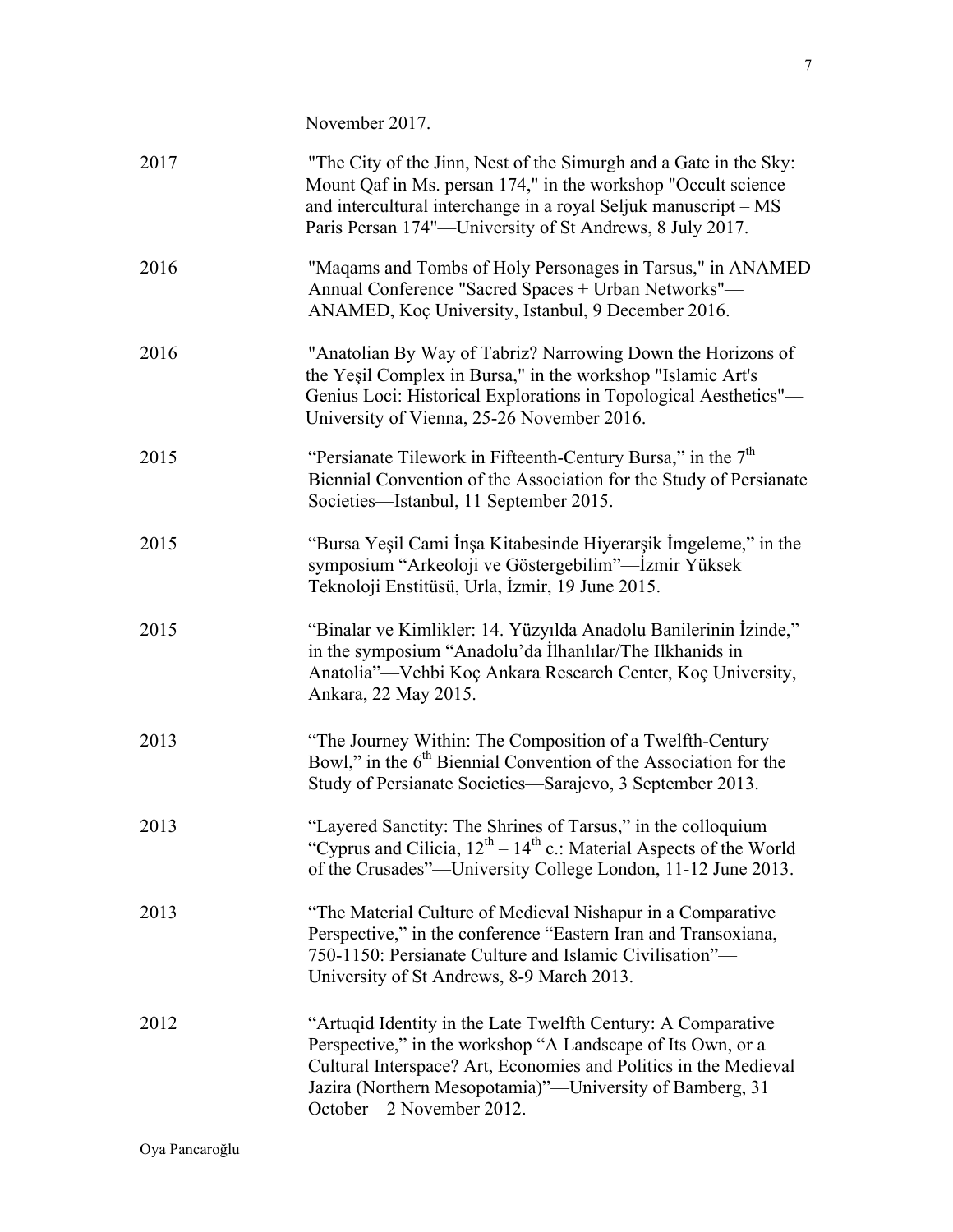| 2012 | "Perfect Figure, or the Human Accessory to Universal Design," in<br>the symposium "Ornament: Between Globalism and Localism"-<br>Harvard University, 12-14 April, 2012.                                                                                                                            |
|------|----------------------------------------------------------------------------------------------------------------------------------------------------------------------------------------------------------------------------------------------------------------------------------------------------|
| 2011 | "Visible/Invisible: Sanctity, History and Topography in Tarsus," in<br>the colloquium "Mediterranean Cities: Antiquity as Future?"—<br>Mersin University, 21 October 2011.                                                                                                                         |
| 2009 | "The House of Mengujek: Constructions of Dynastic Identity in<br>the Late Twelfth Century" in the workshop "Court and Society in<br>Seljuk Anatolia"—Orient-Institut, Istanbul, 16-17 October 2009.                                                                                                |
| 2008 | "Angels and Spiritual Journeys: Readings of an Image from Late<br>Twelfth-Century Iran" in the symposium "Angels, Prophets and<br>Saints in Islamic and Christian Art"-Hacettepe University,<br>Ankara, 6-7 November 2008.                                                                         |
| 2006 | "Gateways to Medieval Anatolia: Crossing the Impasses of<br>Architectural Historiography," in the symposium "Historiography<br>and Ideology: Architectural Heritage of the 'Lands of Rum'"-<br>Harvard University, 11-13 May 2006.                                                                 |
| 2006 | "The Testimony of Divriği: Contextualizing Thirteenth-Century<br>Architecture in Eastern Anatolia"—Seminar on Eastern Anatolia,<br>Institut Français d'Études Anatoliennes, Istanbul, 6 April 2006.                                                                                                |
| 2006 | "In the Market for Love? A Text-Image Question from the<br>Thirteenth-Century Illustrated Manuscript of Varga and<br>Gulshah"-Islamic Art and Artifact Workshop, University of<br>Chicago, 10 March 2006.                                                                                          |
| 2005 | "Piyasaya Çıkmak: Anadolu'nun Ortaçağında Ticaretin Kültürel<br>Asimilasyonu" (Market Forces: The Cultural Assimilation of<br>Commerce in Medieval Anatolia), in the conference: "Gelenek,<br>Kimlik, Bireşim: Kültürel Kesişmeler ve Sanat"—Hacettepe<br>University, Ankara, 16-18 November 2005. |
| 2004 | "Beyond the Frontispiece: The Visual Dimension of Narrative<br>Beginnings in Early Illustrated Manuscripts," in the conference<br>"Arab Painting: Text and Image in Illustrated Arabic<br>Manuscripts"-School of Oriental and African Studies, University<br>of London, 17-18 September 2004.      |
| 2004 | "Witnessing the Cave: Muslim Perceptions of the Cult of the<br>Seven Sleepers in Anatolia $(9^{th} \text{-} 10^{th} \text{ c.})^2$ 79 <sup>th</sup> International                                                                                                                                  |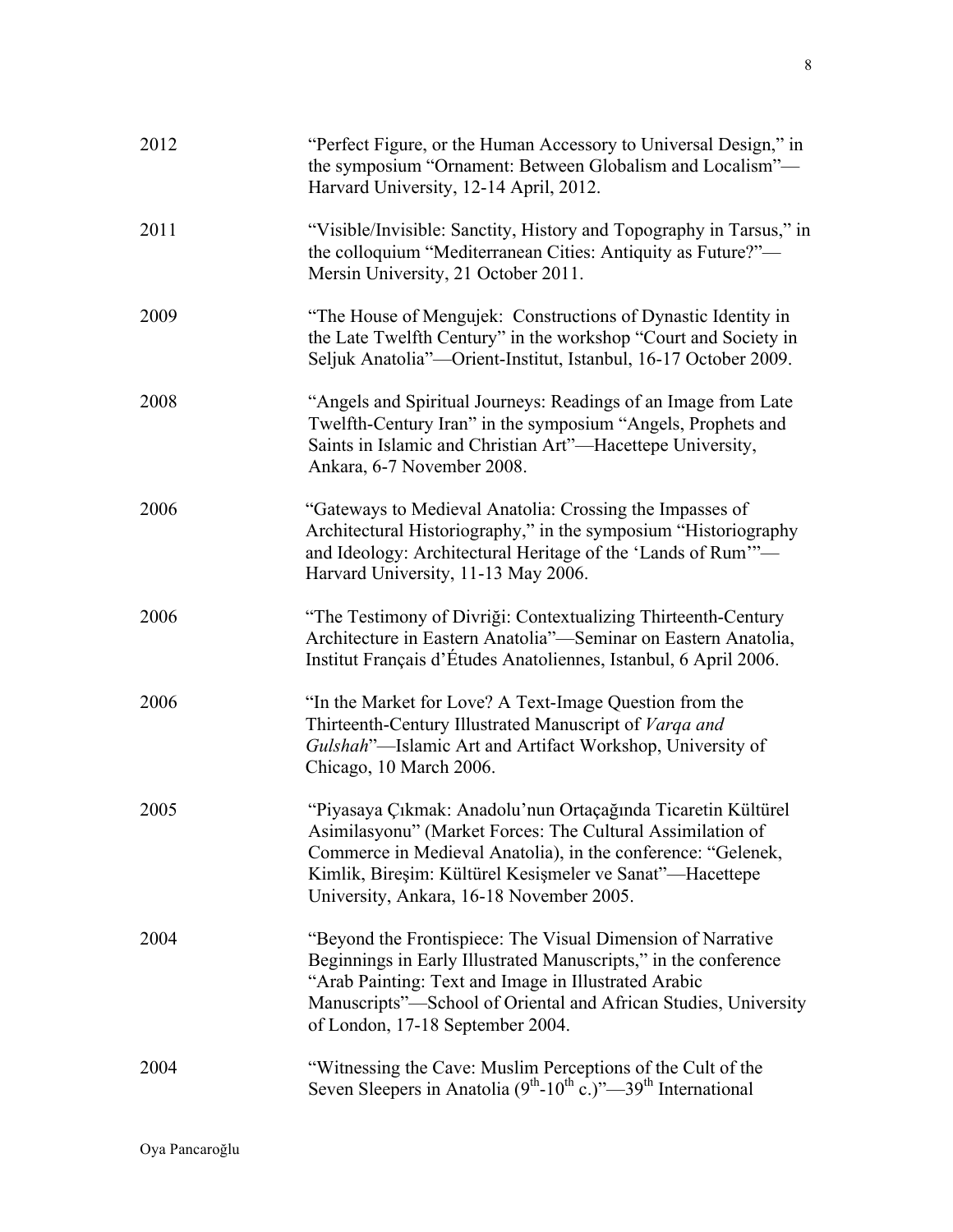|      | Congress on Medieval Studies, Kalamazoo, Michigan, 6-9 May<br>2004.                                                                                                                                                                                                                                                   |
|------|-----------------------------------------------------------------------------------------------------------------------------------------------------------------------------------------------------------------------------------------------------------------------------------------------------------------------|
| 2003 | "The Itinerant Dragon Slayer: Forging Paths of Image and Identity<br>in Medieval Anatolia," in the symposium "Encounters with Islam:<br>The Medieval Mediterranean Experience"—University of Illinois<br>at Urbana-Champaign, 4-5 April 2003.                                                                         |
| 2002 | Panel organizer for "The Presence of Pictures: Text-Image<br>Relationships in Medieval and Early Modern Islamic Cultures";<br>presented "Pitfalls of Identification and Elements of Composition<br>in Late Seljuk Figural Art"—Middle East Studies Association<br>Annual Meeting, Washington, D.C., 24 November 2002. |
| 2001 | "Turns of Fortune, Signs of Nature, and the Search for the Context<br>of Varqa and Gulshah"—Friends of Islamic Art Lecture Series,<br>Harvard University, 4 October 2001.                                                                                                                                             |
| 2000 | "Representations of the Dragon-Battling Figure in Anatolia and the<br>Jazira," in the conference "From Rum to Rumi: Cross-Cultural<br>Encounters in the Art of Medieval Anatolia"—University College<br>Dublin, 21 October 2000.                                                                                      |
| 2000 | "Representations of Learning from the Late Seljuk through the<br>Early Mongol Periods"—Oriental Institute, University of Oxford,<br>16 June 2000.                                                                                                                                                                     |
| 1999 | "Socializing Medicine: Illustrations of the Kitab al-diryaq"—<br>Historians of Islamic Art <i>Majlis</i> , Washington, D.C., 19 November<br>1999.                                                                                                                                                                     |

## Invited Lectures

| 2018 | "Ahiler, Sufiler, Hatunlar, Beyler: Beyşehir'den Antalya'ya 14.<br>Yüzyılda Sosyal Ağlar ve Zaviyeler"—AKMED, Antalya, 22<br>December 2018.                                                                                         |
|------|-------------------------------------------------------------------------------------------------------------------------------------------------------------------------------------------------------------------------------------|
| 2015 | "Tangled Layers: History and Topography in Tarsus,"—A Forum<br>for Islamic Art & Architecture, Harvard University, Cambridge, 2<br>April 2015.                                                                                      |
| 2014 | "A Horse by a Pond and Other Congruities in Medieval Iranian<br>Ceramic Decoration"—Hadassah and Daniel Khalili Memorial<br>Lecture in Islamic Art and Culture; School of Oriental and African<br>Studies, London, 3 December 2014. |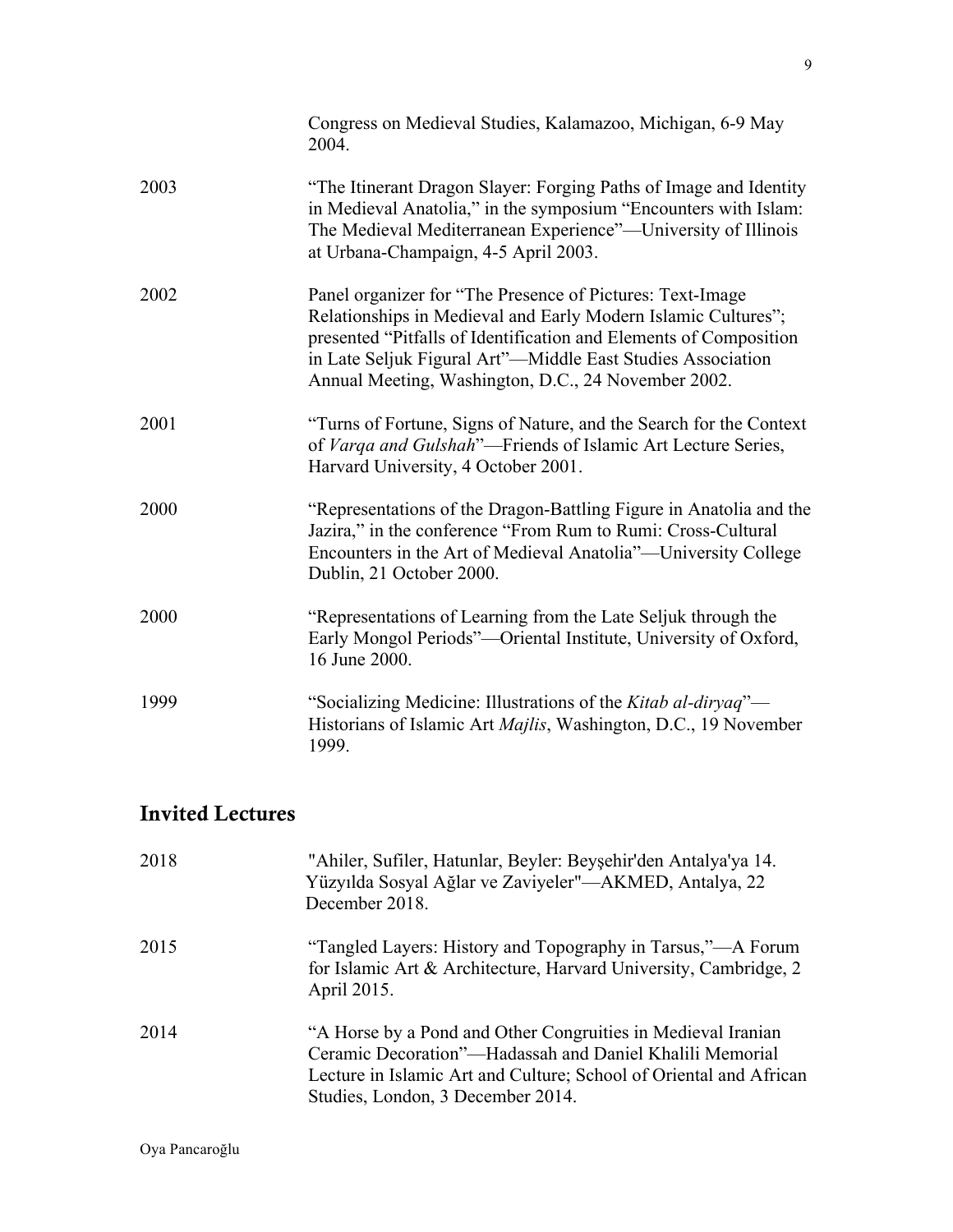| 2014 | "Architecture as Historical Document in Medieval Anatolia: The<br>Case of Divriği"—Center for Eastern Mediterranean Studies,<br>Central European University, Budapest, 23 January 2014.                                                                      |
|------|--------------------------------------------------------------------------------------------------------------------------------------------------------------------------------------------------------------------------------------------------------------|
| 2013 | "Tables and Other Social Settings in Medieval Eastern Iran," The<br>Annual Calderwood Lecture in Islamic Art—Harvard Art<br>Museums, 30 January 2013.                                                                                                        |
| 2010 | "From Markets to Gardens: The Illustrated World of Varga and<br>Gulshah, a Medieval Persian Romance"—Medieval Colloquium,<br>Washington University in St. Louis, 27 October 2010.                                                                            |
| 2010 | "Crafting a Romance in Text and Image: The Illustrated Persian<br>Manuscript of Varqa and Gulshah between Arabia, Iran, and<br>Anatolia"-Medieval-Renaissance Forum, History of Art<br>Department, Yale University, New Haven, 26 October 2010.              |
| 2010 | "Markets, Gardens and Lovers: Questions of Context in the Early<br>Illustrated Persian Manuscript of Varga and Gulshah"—Freie<br>Universität, Berlin, 26 April 2010.                                                                                         |
| 2007 | "Between Books and Bowls: Meanderings around the Art of<br>Medieval Islamic Ceramics," opening lecture for the exhibition<br>"Perpetual Glory: Medieval Islamic Ceramics from the Harvey B.<br>Plotnick Collection"—Art Institute of Chicago, 29 March 2007. |
| 2007 | "Earth, Potter, and Fire: A Short History of Medieval Islamic<br>Ceramics"-School of Art, Northern Illinois University, 27 March<br>2007.                                                                                                                    |
| 2005 | "The Age of Alaeddin Keykubad"—Royal Academy of Arts,<br>London, 19 March 2005.                                                                                                                                                                              |
| 2005 | "Transformations in Art and Architecture under the Seljuks and<br>their Successors, 1050-1250"-Royal Academy of Arts, London,<br>21 February 2005.                                                                                                           |

#### ACADEMIC ORGANIZATION & PARTICIPATION

2015-2018 Senior member: "Crossing Frontiers: Christians and Muslims and Their Art in Eastern Anatolia and the Caucasus"—Research trips in Turkey, Armenia, Georgia and Jerusalem funded by the Connecting Art Histories Initiative of the Getty Foundation.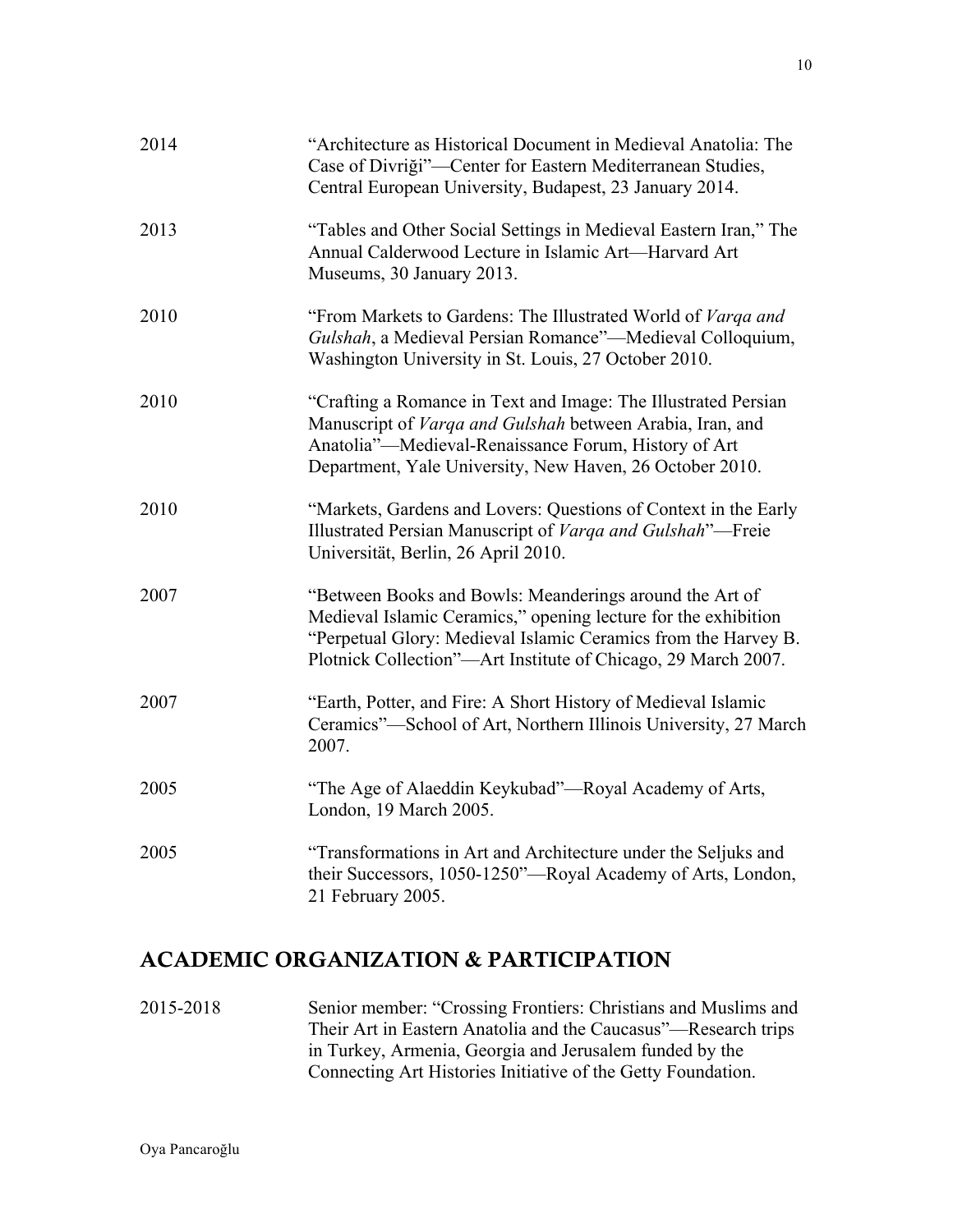| 2010-2014 | Participant: "The Caucasus and Byzantium from Late Antiquity<br>through the Middle Ages"—Central European University,<br>Budapest.                                                                                                   |
|-----------|--------------------------------------------------------------------------------------------------------------------------------------------------------------------------------------------------------------------------------------|
| 2012      | Co-organizer (with Ciğdem Kafescioğlu) and participant: "Making<br>and Remaking Images in Byzantine, Ottoman and Persian Art"-<br>Boğaziçi University, Department History, 3 March 2012.                                             |
| 2008-     | Researcher and advisor on Islamic period finds: Tarsus-Gözlükule<br>Excavations, Boğaziçi University.                                                                                                                                |
| 2007      | Academic Coordinator and Participant: "Medieval Cultural and<br>Architectural Heritage of the South Caucasus and Eastern<br>Anatolia"—Research Center for Anatolian Civilizations, Koç<br>University, Istanbul, 8-11 September 2007. |
| 2007      | Participant: "Art History, from Internationalism to Globalization:<br>Imagining a New Future for CIHA"—Clark Art Institute,<br>Williamstown, Massachusetts, 9-11 August 2007.                                                        |

#### TEACHING (Bo**ğaziçi University, Department of History)**

| <b>HIST 221</b> | History of Medieval Turco-Persian Societies          |
|-----------------|------------------------------------------------------|
| <b>HIST 351</b> | Art & Architecture of the Islamic World I (650-1250) |
| <b>HIST 461</b> | Cultural History of Iran I (600-1200)                |
| HIST 58K        | Islamic Architecture in Medieval Anatolia            |
| HIST 58Q        | Issues in Medieval Islamic Art                       |

#### THESIS SUPERVISION

Zarifa Alikperova (MA thesis, 2014) "The Mausoleum of Qilich Arslan II in Konya"

Sinan As (MA thesis, 2016) "Gender, Identity and Patronage: The Role of Women Patrons in the Urban Transformation of Medieval Anatolia (1200-1350)"

Işık Gürgen (MA thesis, 2019) "Palace Architecture and Its Rhetoric in Seljuk Anatolia: The Conceptualization of Kubadabad"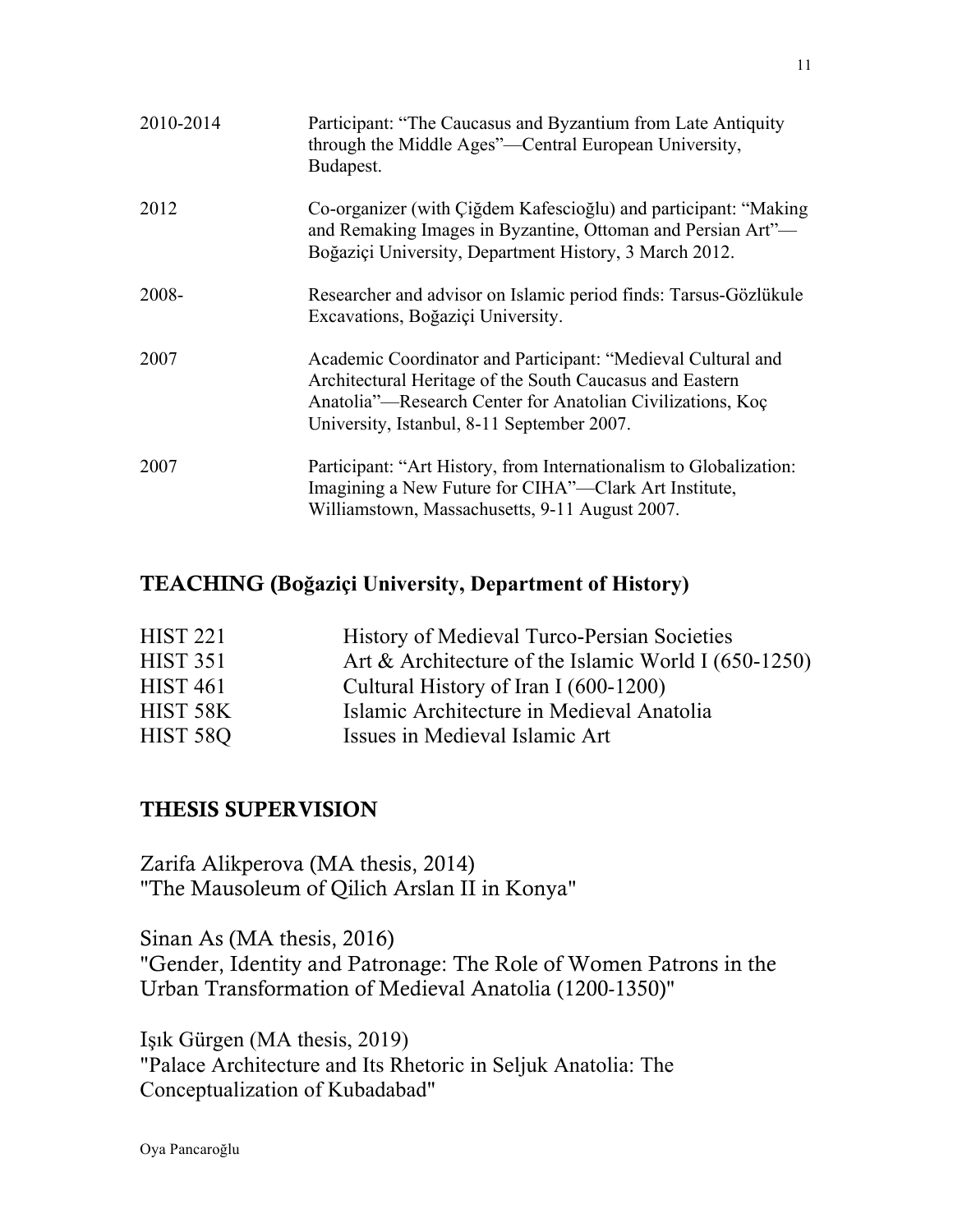#### MUSEUM WORK

| 2016       | Antalya Kent Müzesi (Antalya City Museum): preparing content<br>for the medieval section of the exhibition on notable historical<br>citizens of Antalya                                                                                                                                                                               |
|------------|---------------------------------------------------------------------------------------------------------------------------------------------------------------------------------------------------------------------------------------------------------------------------------------------------------------------------------------|
| 1996       | Curatorial intern in the Department of Islamic and Later Indian<br>Art, Harvard University Art Museums; administrative work and<br>research on the collection of medieval Islamic objects.                                                                                                                                            |
| 1993, 1991 | Research assistant for the exhibition project Dar al-Islam: Art,<br>Life, and Cultures of the Islamic World planned to be held at the<br>Arthur M. Sackler Gallery and the National Museum of African<br>Art, Smithsonian Institution. Conducted research on the Islamic<br>art and culture of Southeast Asia and Indian Ocean trade. |
| 1992       | Research intern in the Near Eastern Islamic Art Department, Freer<br>Gallery of Art and Arthur M. Sackler Gallery, Smithsonian<br>Institution; assisted the Curator of Near Eastern Islamic Art in the<br>investigation and reconstruction of a dispersed manuscript of the<br><i>Shahnama</i> dated 1341.                            |

#### ADMINISTRATIVE WORK

| 2017-2019        | Chair, Department of History, Boğaziçi University.                                             |
|------------------|------------------------------------------------------------------------------------------------|
| 2009-10; 2012-17 | Vice Chair, Department of History, Boğaziçi University.                                        |
| 2008-2014        | Undergraduate Student Advisor, Department of History, Boğaziçi<br>University.                  |
| 2007             | Acting Department Chair, Department of Archaeology and History<br>of Art, Bilkent University.  |
| 2006-7           | Graduate Student Advisor, Department of Archaeology and<br>History of Art, Bilkent University. |

## PROFESSIONAL SERVICE

2018- Nafi Baba Research Center for Sufism, History and Cultural Heritage, Boğaziçi University: Interim Director